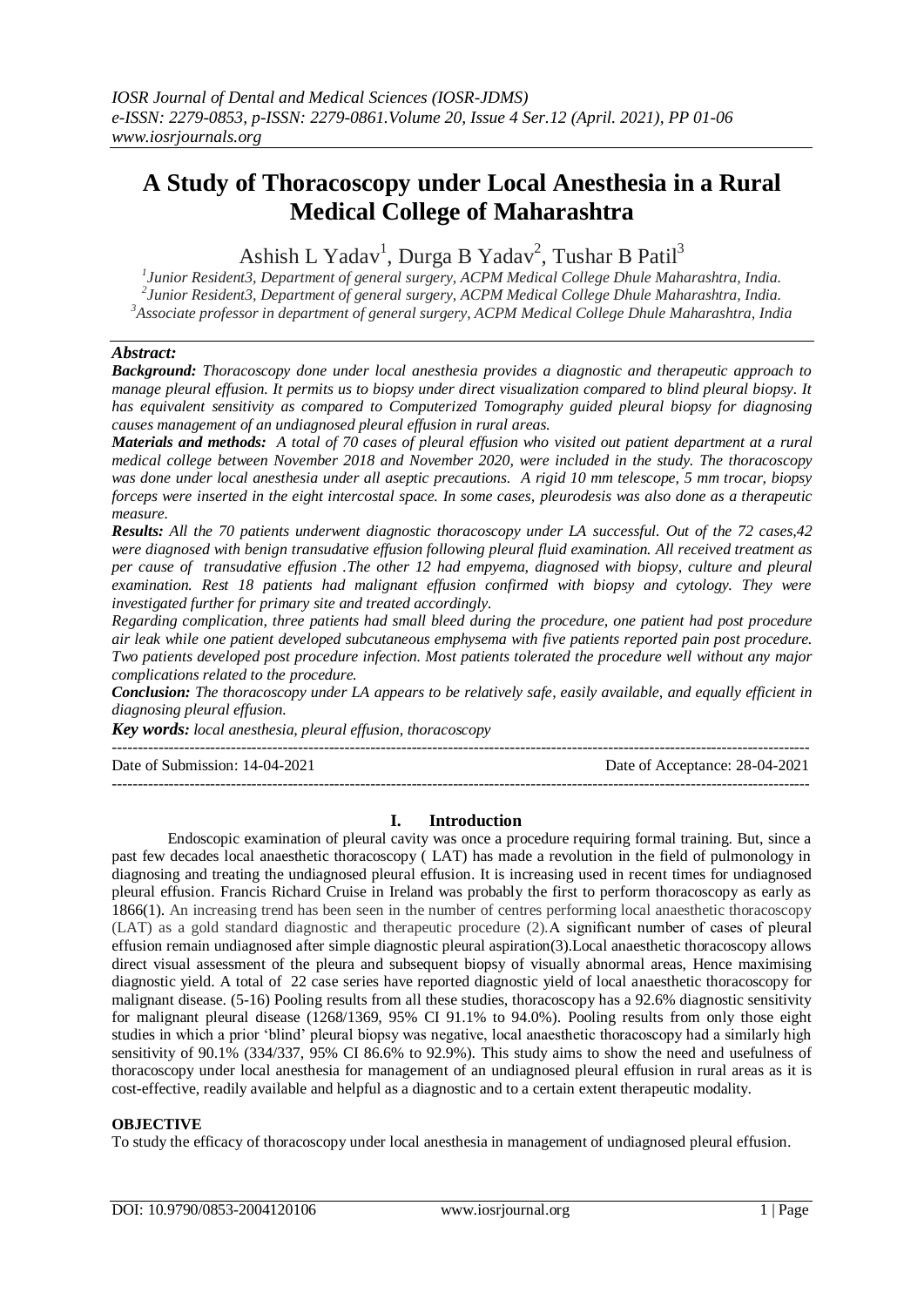## **II. Materials And Methods**

**Study Design:** Single arm observational study

**Study Location**: A tertiary care teaching hospital based study done in Department of General surgery, at ACPM Medical College Dhule.

**Study Duration:** November 2018 to November 2020.

**Sample size:** 70

**Sample size calculation:** No formal sample size was calculated. All consecutive patients with pleural effusion as per inclusion criteria were included in the study during the study period.

**Subjects & selection method:**Patients visiting to JMF's ACPM Medical college satisfying the following inclusion & exclusion criteria

#### **Inclusion criteria :**

1. Any patient requiring Intercostal drain placement or pleural tapping

2. Any patients unfit for general anesthesia for video assisted thoracoscopy (VATS).

#### **Exclusion criteria :**

Patient not willing for the study Patient with known pathology which requires definitive treatment.

#### **Procedure methodology**

After written consent from the patients or relatives, as per consecutive sampling, all patients with pleural effusion were enrolled in the study as per inclusion and exclusion criteria, between November 2018 to November 2020. Materials needed for this procedure were 10 mm telescope, 5 mm trocar and biopsy forceps. The procedure was done under local anesthesia under all aseptic precautions. The thoracoscope was inserted under 10 mm port in mid axillary line in  $8<sup>th</sup>$  intercostal space. In a few cases therapeutic procedures like pleurodesis was also done.

## **III. Observation And Graphs**

A total of 70 cases were studied and reviewed. Following are the results of the cases:

| <b>Table 1:</b> Gender distribution |   |  |  |
|-------------------------------------|---|--|--|
| Gender                              | м |  |  |
| Frequency                           |   |  |  |





In our study, male predisposition to pleural effusion was observed. Total male patients were 43 (61.4%) out of 70.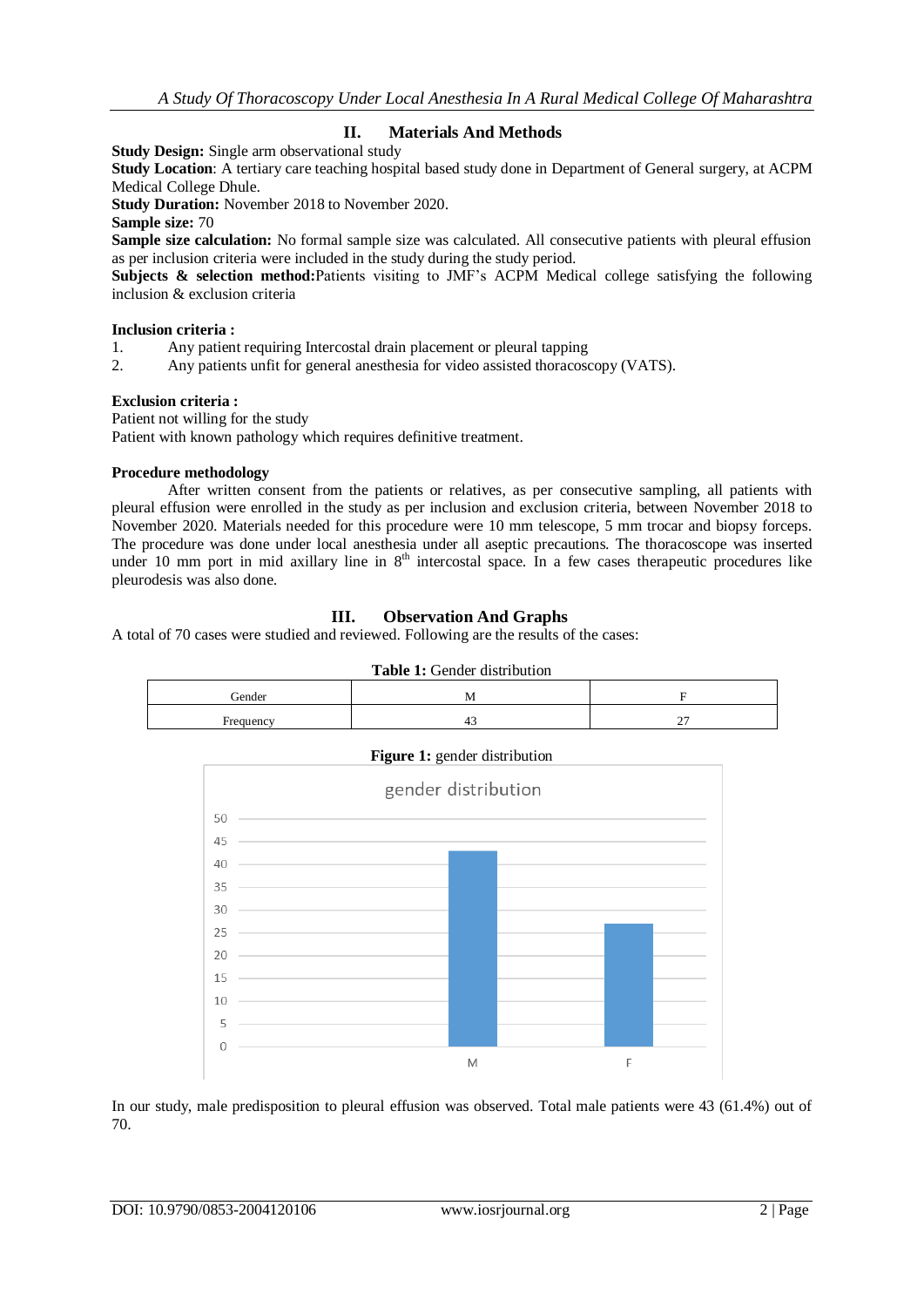| Table 2: Age distribution |           |  |
|---------------------------|-----------|--|
| Age distribution          | Frequency |  |
| < 40                      |           |  |
| $41 - 50$                 | 13        |  |
| 51-60                     | 28        |  |
| >61                       | 28        |  |



In our study, 56 patients (80%) were above the age of 51 years.

**Table 3:** Side of pleural effusion

| Side of pleural effusion | Frequency |  |
|--------------------------|-----------|--|
| Left                     | 29        |  |
| Right                    | 27        |  |
| <b>Bilateral</b>         | 14        |  |

**Figure 3:** Side of pleural effusion



In our study, 29 patients (41.4%) had left sided pleural effusion, 27 patients (38.57%) had right sided pleural effusion while 14 patients (20%) had bilateral pleural effusion.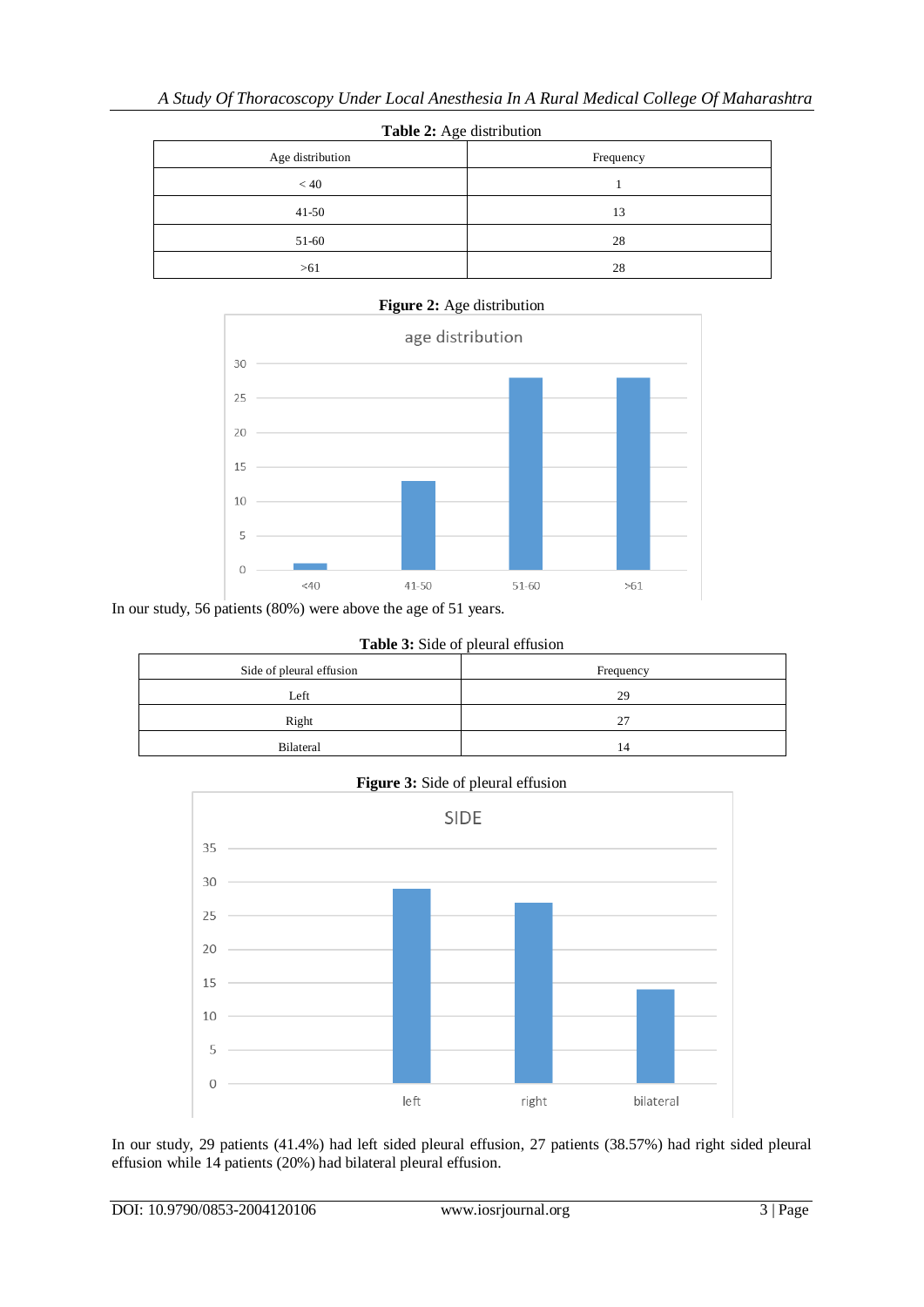![](_page_3_Figure_1.jpeg)

![](_page_3_Figure_2.jpeg)

In our study, 20 patients (28.57%) each belonged to histopathological diagnosis of transudate and exudative pleural effusion, 12 patients had empyema, while 18 patients had malignancy which needed further evaluation for assessment of primary tumour.

In our study, we observed following complications during/post procedure:

- 1. Bleeding
- 2. Infections
- 3. Persistent air leak
- 4. Hypotension
- 5. Subcutaneous emphysema
- 6. Pain

**Table 5:** Complication

| Complication           | Frequency |
|------------------------|-----------|
| Bleeding               | 3         |
| Pain                   | 5         |
| Subcutaneous emphysema |           |
| Infection              | ↑         |
| Persistent air leak    |           |
| No complication        | 58        |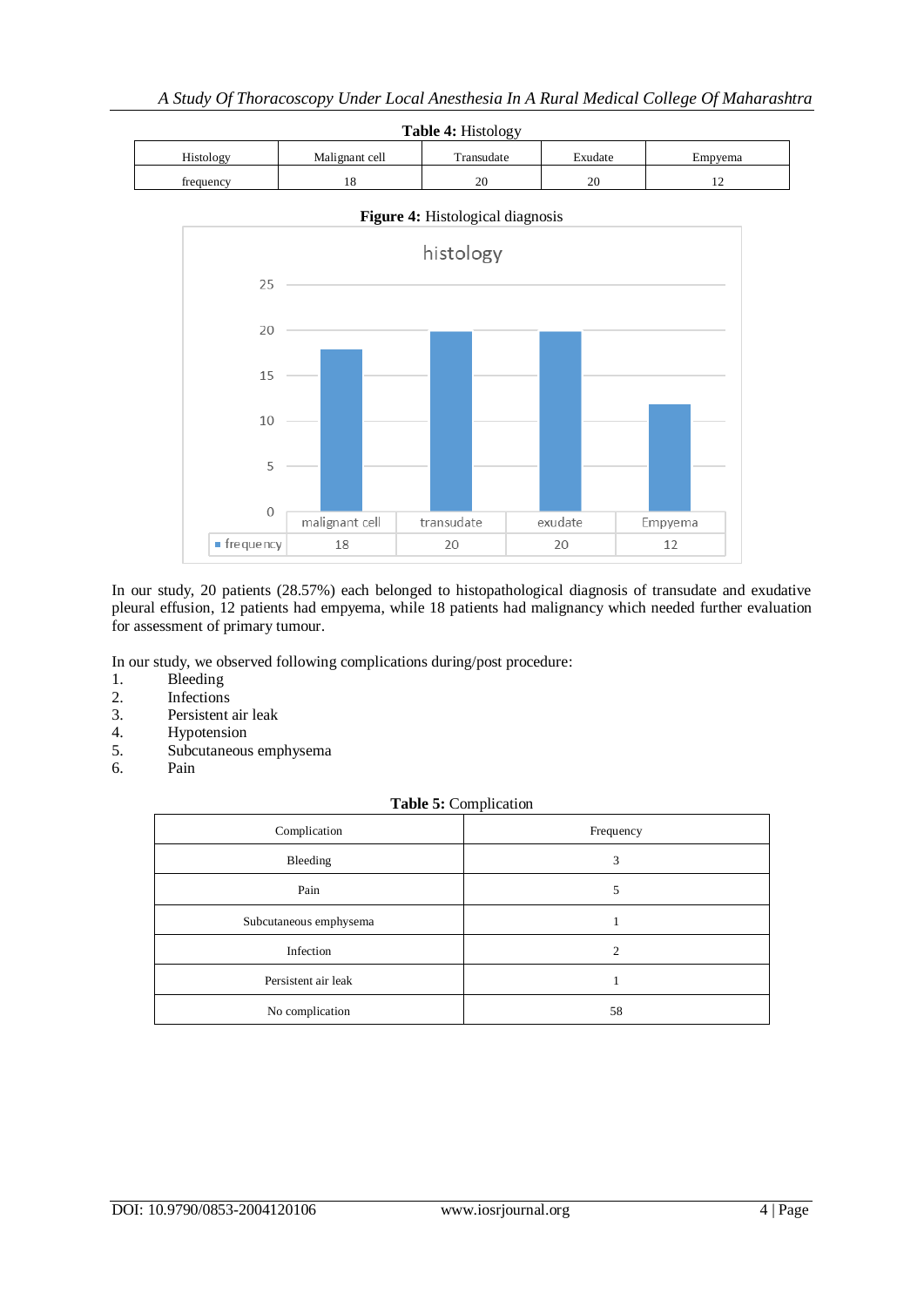![](_page_4_Figure_1.jpeg)

In our study, 12 (17.14%) patients had some complications, out of which pain was most common complication reported by in 5 patients, bleeding was observed in 3 patients, subcutaneous emphysema and persistent air leak was seen in 1 patient each.

## **IV. Discussion**

Thoracoscopy under local anesthesia has revolutionised the diagnostic technique for management of undiagnosed pleural effusion. Now-a-days we can treat the patients with pleural effusion who are unfit for general anesthesia given for VATS with this method and know their histological diagnosis. Pleural disease is a common health problem and is estimated to affect > 3,000 people per million population. Pleural effusion is the most common condition in studied patients, and in approximately 75% of cases, the clinical history, physical examination, radiographic techniques, and pleural fluid analysis might identify a cause for the pleural effusion, with the remaining 25% requiring further invasive diagnostic procedures. An increasing trend has been seen in the number of centres performing thoracoscopy under local anesthesia as a gold standard diagnostic and therapeutic procedure. We consider that thoracoscopy has following advantages over blind needle biopsy:

- 1. The exact place for biopsy can be seen
- 2. Less amount of trauma to tissue
- 3. Pleurodesis can be performed
- 4. Pleural complication due to pneumothorax are rare.

In our study, we observed that thoracoscopy under local anesthesia was relatively an accurate tool in management of undiagnosed pleural effusion. It provides a better opportunity for an accurate histopathological diagnosis of pleural effusion. In our study, majority of patients (82.85%) had no post-procedure complications. Hence, it is a relatively safe diagnostic procedure in resource limited healthcare centres for patients with undiagnosed pleural effusion who are unfit for general anesthesia. (17) Hajjar et al concluded that VAT lung biopsy procedure in patients with Idiopathic Pulmonary Fibrosis under local anesthesia is safe, representative, and effective operation. In addition, high-risk patients for GA could go through this procedure under local anesthesia as an alternative and safe option with no added complications. The currently available data support local anaesthetic thoracoscopy as one of the techniques with the highest diagnostic yield in aspiration cytology negative exudative pleural effusion.(18) Bautista-Gonzale S et al concluded that local anaesthetic thoracoscopy was a high diagnostic sensibility for multiple pathologies.(19) Smit HJ et al reported that Video assisted thoracoscopy under local anesthesia was safe, effective, logistically simple and required no long waiting times with no conversion to General anesthesia needed. It was confirmed that thoracoscopy could accurately diagnose the cause of undiagnosed pleural effusion.

## **V. Conclusion**

Thoracoscopy is a relatively cost-effective and less hazardous procedure in the management of undiagnosed pleural effusion. It has lesser complications with less morbidity post procedure. The unfit patients for general anesthesia are also benefitted by this procedure. LAT can be performed safely as a day care procedure in our centre with different characteristics, including size, population, and means of health-care service provision, models without compromising patient safety. The overall excellent diagnostic yield of the procedure suggests that LAT could be performed earlier in the diagnostic pathway, and in selected patients LAT